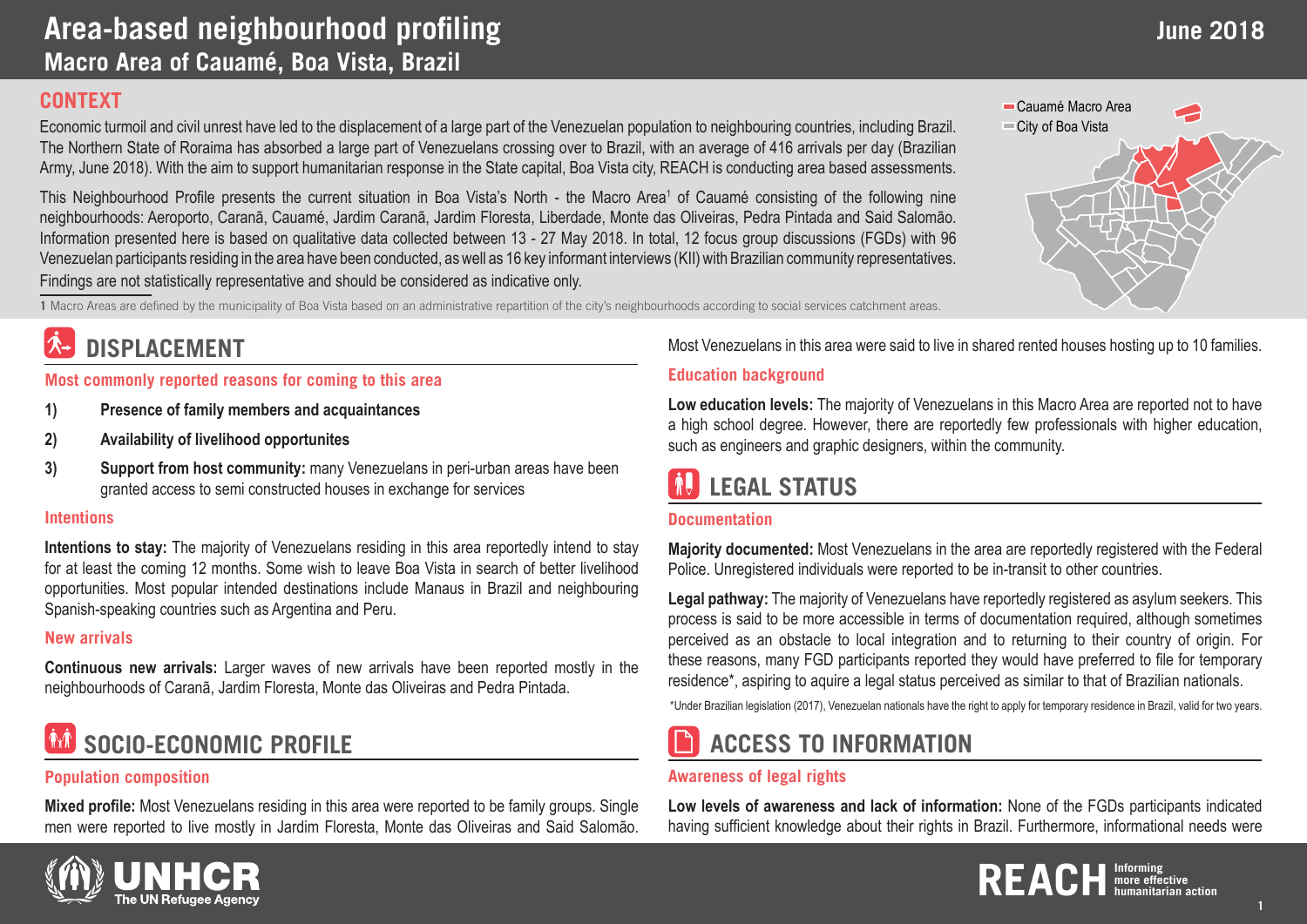reported to exist on: implications of registration pathways, validation and translation of documents, regulations on access to shelters and emergency numbers.

#### **Sources of information**

The main reported information sources are the Federal Police and word-of-mouth via personal acquaintances. Internet as a source of information is only sporadically mentioned, with access to the web often reported to be limited due to lack of mobile phones and internet.



#### **Main trends**

In all FGDs, participants underlined the generosity of their host community towards Venezuelans. However, both Venezuelan and Brazilian respondents also reported a growing level of distrust amongst the Brazilian host community, and an increasing number of verbal incidents against Venezuelans.

#### **Reported tension factors**

Health services are perceived by host community as being overstrained due to the inflow of Venezuelan migrants and asylum seekers. This has reportedly created frustrations.



#### **Employment**

| Limited                                                                |
|------------------------------------------------------------------------|
| barriers; lack of<br>required<br>Language<br>documents, discrimination |
| Employment in informal sector on a daily<br>basis                      |
| Construction and agriculture                                           |
| Service provision, such as cleaning                                    |
| Service provision, such as transportation,<br>restauration and sales   |
|                                                                        |

#### 金 **ACCESS TO SERVICES AND AID**

**Reported access to the following services:** 

| Service type     | Level of access * | <b>Additional details</b>                                                                                                                                                                                                                                                                             |
|------------------|-------------------|-------------------------------------------------------------------------------------------------------------------------------------------------------------------------------------------------------------------------------------------------------------------------------------------------------|
| Education        |                   | Many Venezuelan children in the area are<br>reported to be out-of-school, primarily due to<br>a lack of required legal documentation (i.e.<br>birth certificates). Language barriers were also<br>mentioned as a factor keeping mothers from<br>contacting school services.                           |
| Healthcare       |                   | Venezuelans reportedly have sufficient access<br>to needed medical services and medication.<br>Although reporting difficulty to reach health<br>services due to distance, residents of peri-urban<br>areas have benefited from a home vaccination<br>program since their arrival.                     |
| Humanitarian aid |                   | There is reportedly an important network of aid<br>in the area. Distribution of food and clothes by<br>religious and community based organisations<br>were among the most reported aid received.<br>Priority needs were reported to be Non-Food<br>Items (such as beds, fridges, stoves) and shelter. |

\* Level of access to services: Good Moderate Limited

## **VULNERABILITY**

| Reported instances of child labour:                             | <b>YES</b> |
|-----------------------------------------------------------------|------------|
| Reported instances of unaccompanied and separated minors:       | <b>NO</b>  |
| Reported instances of security incidents within host community: | NO.        |

**Reported risk activities:** Stonemasons reportedly have to work without safety equipment (such as helmets and safety gloves).